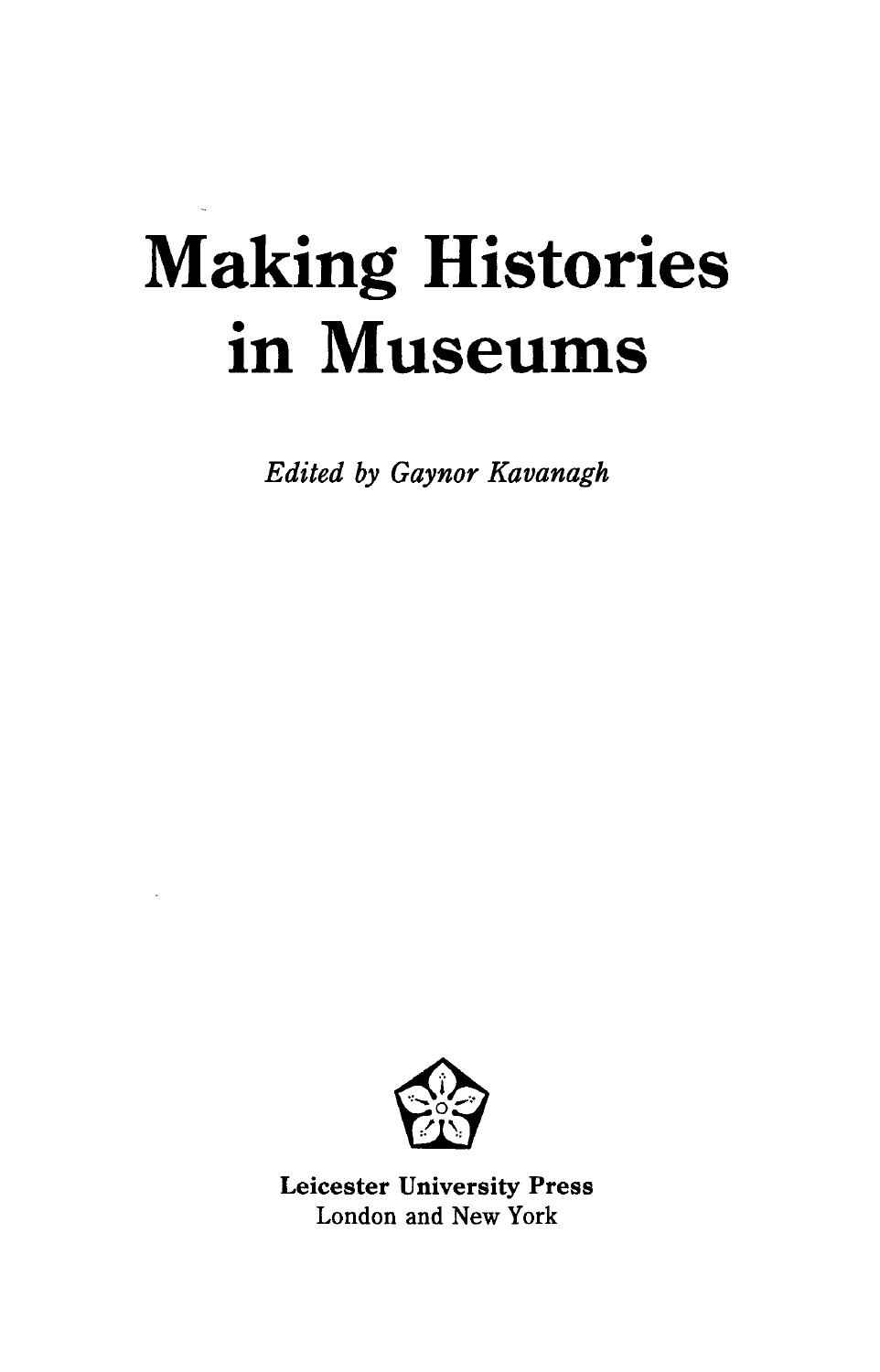## **Contents**

 $\overline{\phantom{a}}$ 

|                         | Illustrations                                                                                                          | $\it{vii}$ |  |
|-------------------------|------------------------------------------------------------------------------------------------------------------------|------------|--|
|                         | <b>Contributors</b>                                                                                                    | ix         |  |
|                         | Preface                                                                                                                |            |  |
| <b>Acknowledgements</b> |                                                                                                                        |            |  |
| 1                       | <b>Making Histories, Making Memories</b><br>Gaynor Kavanagh                                                            | 1          |  |
| 2                       | Time Heals: Making History in Medical Museums<br>Ken Arnold                                                            | 15         |  |
| 3                       | <b>Making Rural Histories</b><br>Jonathan Bell                                                                         | 30         |  |
| 4                       | Why Not Invent the Past We Display in Museums?<br>Anthony D. Buckley                                                   | 42         |  |
| 5                       | Trying To Be an Honest Woman: Making Women's Histories<br>Elizabeth Carnegie                                           | 54         |  |
| 6                       | Making Family Histories in the National Portrait Gallery,<br>Australia<br>Julia Clark                                  | 66         |  |
| 7                       | African Americans, History and Museums: Preserving<br>African American History in the Public Arena<br>Spencer R. Crew  | 80         |  |
| 8                       | Making Histories of African Caribbeans<br>Alissandra Cummins                                                           | 92         |  |
| 9                       | Cleaning Up the Coal-Face and Doing Out the Kitchen:<br>The Interpretation of Work and Workers in Wales<br>Kath Davies | 105        |  |

 $\overline{\phantom{a}}$